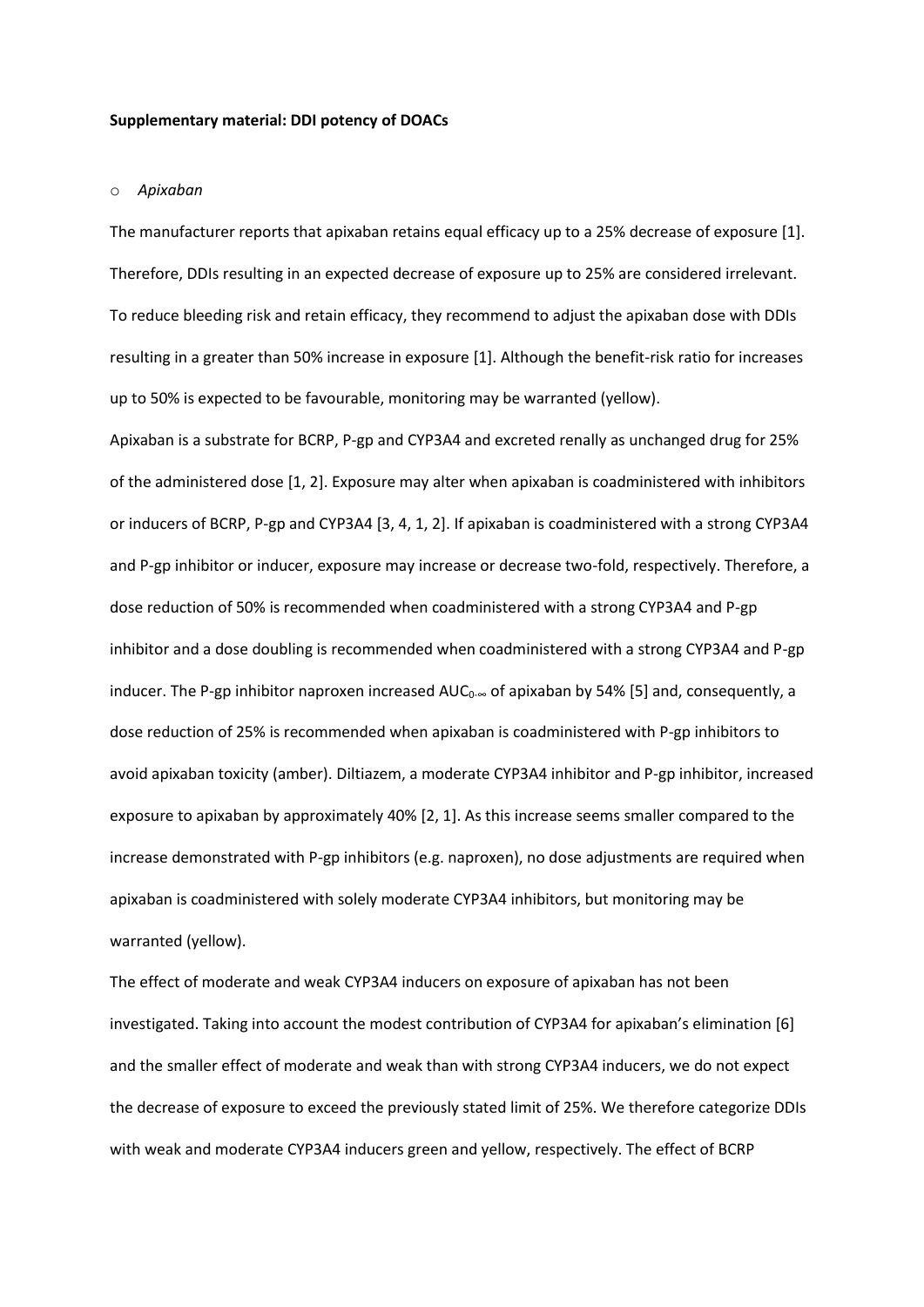inhibitors or inducers on exposure of apixaban has not been investigated *in vivo*, but this possible DDI is expected to be of weak magnitude (yellow) and does not require dose adjustments as an *in vitro* reduction in BCRP transport was only observed with ketoconazole, but not with other BCRP inhibitors [1].

## o *Betrixaban*

Betrixaban is a substrate for P-gp and 19% is excreted in urine as unchanged drug [7]. Exposure will change when coadministered with P-gp inhibitors or inducers [8]. Dose reductions to overcome increased exposure to P-gp inhibitors did not result in the desired reduction of bleeding risk [9]. Therefore, the use of P-gp inhibitors is contraindicated with betrixaban. No data are available regarding the effect of P-gp inducers on betrixaban exposure or efficacy, but considering the magnitude of effect of P-gp inhibitors on betrixaban exposure, a relevant effect of P-gp inducers on betrixaban exposure can be expected and combined use is contraindicated.

## o *Dabigatran*

When comparing efficacy of the 150 and 110 mg b.i.d. dabigatran etexilate (prodrug, further referred to as "dabigatran") dosing regimens, the 110mg b.i.d. dosing regimen was found to be inferior in terms of prevention of stroke [10]. Hence, a small decrease in exposure may result in reduced effectiveness of dabigatran. The effect of an increase in exposure on bleeding risk is less profound: in patients with moderate renal impairment an increase by 130% of exposure did not increase bleeding risk [10, 11]. An increase of exposure to dabigatran by 150% is therefore considered to be not clinically relevant by the manufacturer and does not require dose adjustments [10]. Dabigatran is a P-gp substrate and excreted renally for 80% of the administered dose as unchanged drug. Exposure may be altered by inhibitors and inducers of P-gp. The magnitude of P-gp inhibition varies between drugs, e.g. from no effect on exposure to dabigatran (clarithromycin, naproxen) up to an approximately 140% increase of exposure to dabigatran [10]. Since dabigatran is a prodrug, the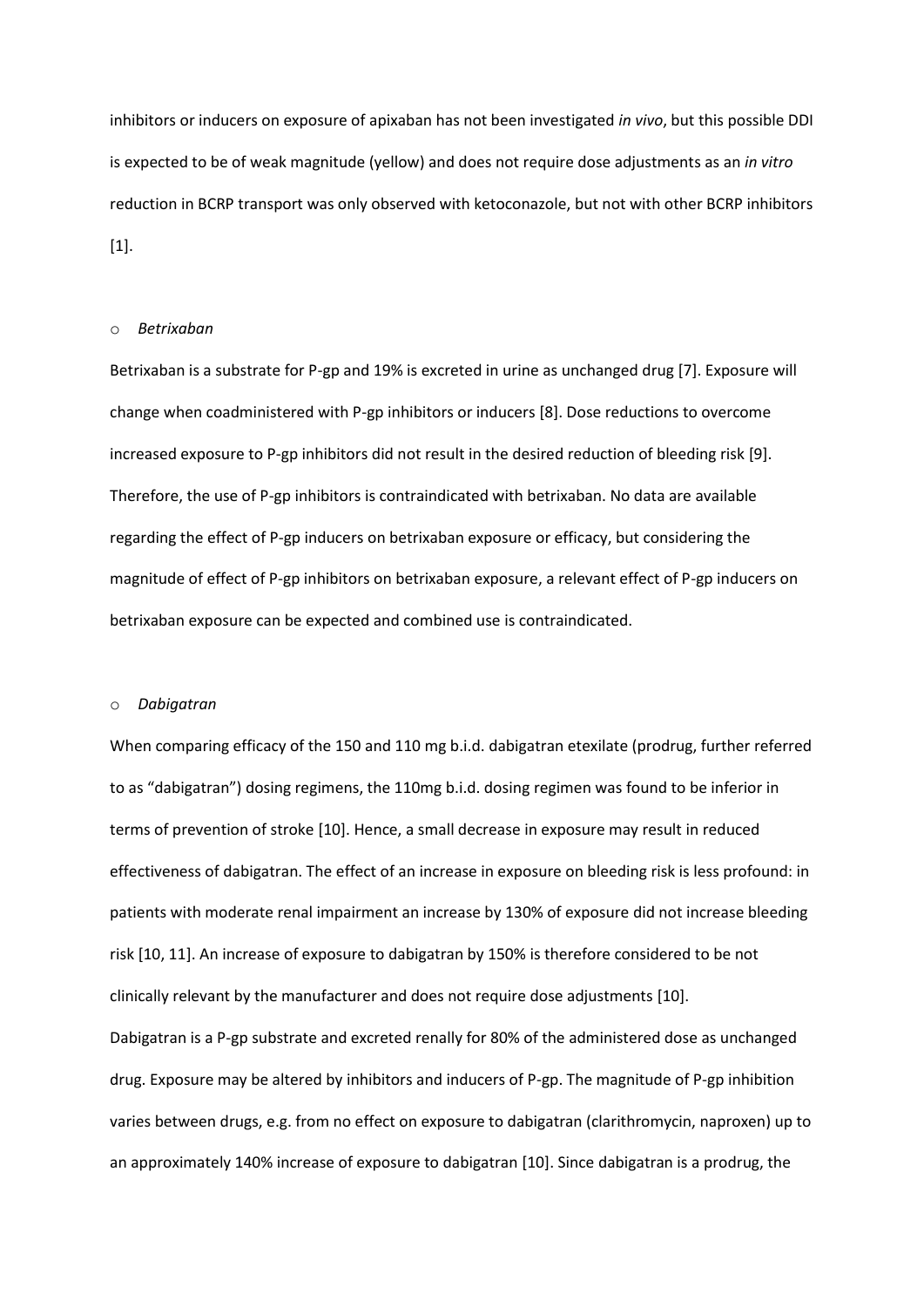effect of a P-gp inhibitor can be decreased by administering dabigatran 2 hours before the P-gp inhibitor in fasted state [12]. When verapamil, a P-gp inhibitor, was administrated as an immediate release formulation 1 h prior to dabigatran, exposure to dabigatran increased by approximately 140%. When dabigatran was given 2h prior to verapamil, exposure to dabigatran was not significantly increased [10, 13]. Thus, coadministration of P-gp inhibitors with dabigatran requires administrating dabigatran 2h before the P-gp inhibitor in fasted state (amber). P-gp inducers have shown to decrease exposure to dabigatran by approximately 70% [11, 10]. Therefore, we recommend an increase of the dabigatran dose by 200% when coadministered with P-gp inducers to retain efficacy. Laboratory monitoring of dabigatran plasma concentrations may assist dosage adjustments (see "the potential role of laboratory monitoring to individualize DOAC treatment").

#### o *Edoxaban*

In dose-escalation studies of edoxaban, it was found that a 50% lower dose of 30mg once daily was non-inferior for prevention of thromboembolisms compared to the currently used dose of 60mg once daily (incidence thromboembolisms 12.5% vs. 9.1% respectively; p=0.466) [14]. Decreases in edoxaban exposure up to 50% were therefore considered irrelevant. Because edoxaban is a substrate for P-gp, coadministration with a P-gp inhibitor or inducer may alter exposure to edoxaban and may, consequently, influence the therapeutic effect of edoxaban [15, 16]. Approximately half of the administered dose is excreted as unchanged drug in urine [17].

Coadministration of edoxaban with P-gp inhibitors increased AUC<sub>0-24h/∞</sub> up to 87% [18-20]. Therefore, in clinical trials the edoxaban dose was pragmatically halved in patients concomitantly receiving a Pgp inhibitor which increases exposure by ≥50% to avoid increases of edoxaban exposure and consequent toxicities [21]. This resulted in lower trough edoxaban plasma concentrations (~16 ng/mL) compared to patients receiving a full edoxaban dose without concomitant P-gp inhibitors (~28 ng/mL). This decrease in trough plasma concentrations is 43% and thus, lower than the previously stated 50%, but inferior efficacy was shown compared to patients treated with warfarin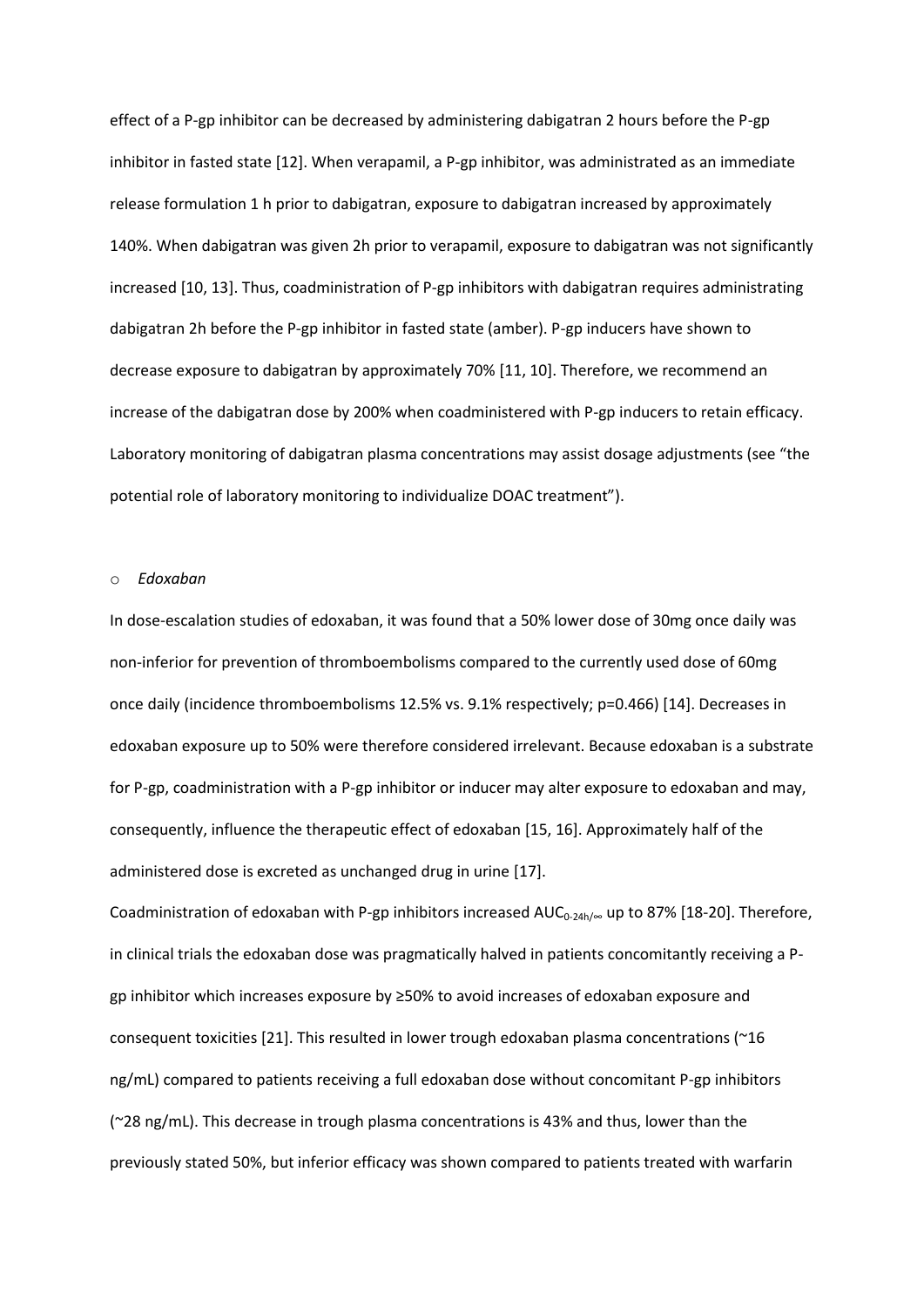[22]. Therefore, no dose reductions are required when combining edoxaban with a P-gp inhibitor, but monitoring may be warranted (yellow).

Concomitant use of edoxaban with rifampicin, a P-gp inducer, resulted in a 34% decrease of edoxaban exposure [23, 16]. Taking into consideration all information above, no dose adjustment is recommended when edoxaban is coadministered with SMIs that are P-gp inducers as no relevant reduction of edoxaban efficacy is expected with these DDIs, but monitoring may be warranted (yellow). This conclusion is further supported by the finding that prothrombin time and activated partial thromboplastin time was not altered when edoxaban was coadministered with rifampicin [23]. The active metabolite of edoxaban "M4" (<10% total edoxaban exposure) may play a role in this process, to which exposure is significantly elevated when combined with OATP1B1 inhibitors e.g. rifampicin and ciclosporin [23, 19].

# o *Rivaroxaban*

Based on exposure-response analyses for rivaroxaban, there appears to be a relationship between rivaroxaban peak concentrations and the occurrence of bleeding at doses routinely used [24]. The relationship between exposure and efficacy seems to plateau from a peak concentration higher than 40 μg/L, which corresponds to concentrations observed for the 2.5 mg b.i.d. dose [24]. Thus, an increase in exposure will result in a higher bleeding risk and coadministration with agents that significantly increase exposure to rivaroxaban, is contraindicated. Coadministration with agents that reduce exposure to rivaroxaban may require dose increases to avoid decreased efficacy. Rivaroxaban is a CYP3A4, P-gp and BCRP substrate and one-third of the administered dose is renally excreted as unchanged drug [17]. Exposure may alter when rivaroxaban is administered with agents that influence these pathways [25, 26]. Strong inhibitors of P-gp and CYP3A4 will increase exposure to rivaroxaban by 50 to 160% [25, 27]. As the magnitude and therefore the clinical effect of this increase is unpredictable, coadministration with strong inhibitors of P-gp and CYP3A4 is contraindicated. Moderate combined inhibitors of P-gp and CYP3A4 or moderate inhibitors of CYP3A4 solo will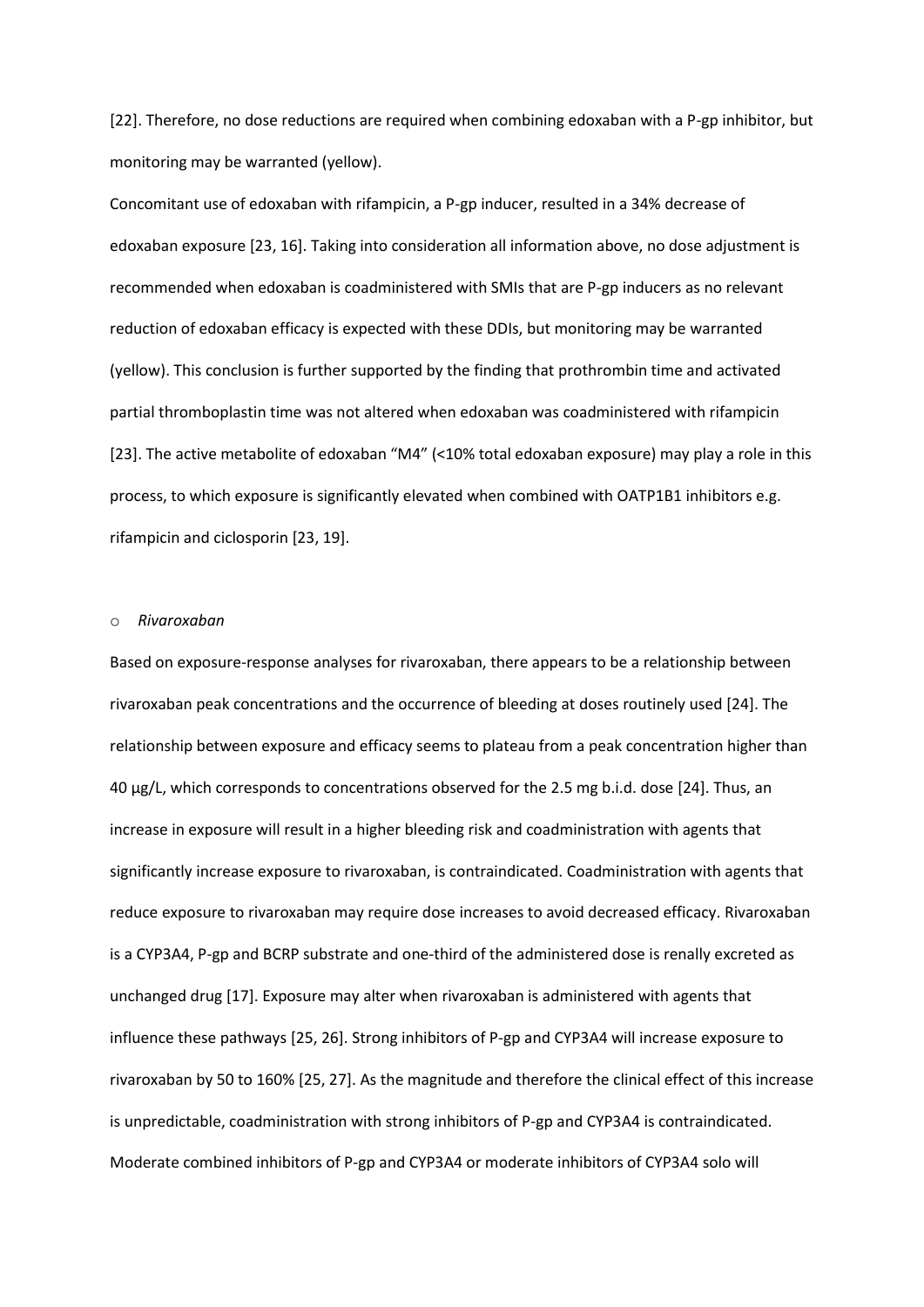increase exposure to rivaroxaban by 30-40% [27]. As 2.5mg tablets are the lowest available administration size, no tablets are available for dose reductions to avoid increased rivaroxaban exposure and bleeding risk with DDIs. Therefore, coadministration with moderate combined P-gp and CYP3A4 or moderate solo CYP3A4 inhibitors is contraindicated. Strong combined inducers of CYP3A4 and P-gp will halve the exposure to rivaroxaban [28, 29] and thus, a doubling of the rivaroxaban dose is needed to avoid a decrease in exposure and in efficacy. To monitor no increase of rivaroxaban exposure occurs compared to plasma concentrations before start of the CYP3A4 and P-gp inducer, laboratory monitoring of rivaroxaban plasma concentrations may be useful (see "the potential role of laboratory monitoring to individualize DOAC treatment"). The effect of solely P-gp inhibition on exposure of rivaroxaban has not been investigated. As any increase of exposure will lead to increased risk of side effects, coadministration with all P-gp inhibitors is contra-indicated. In patients with renal or hepatic impairment, concomitant use of inhibitors of P-gp, BCRP or CYP3A4 could result in an excessive increase in exposure of rivaroxaban and hence, bleeding risk [27]. Thus, extra caution is warranted in these patients and a stricter classification is applied.